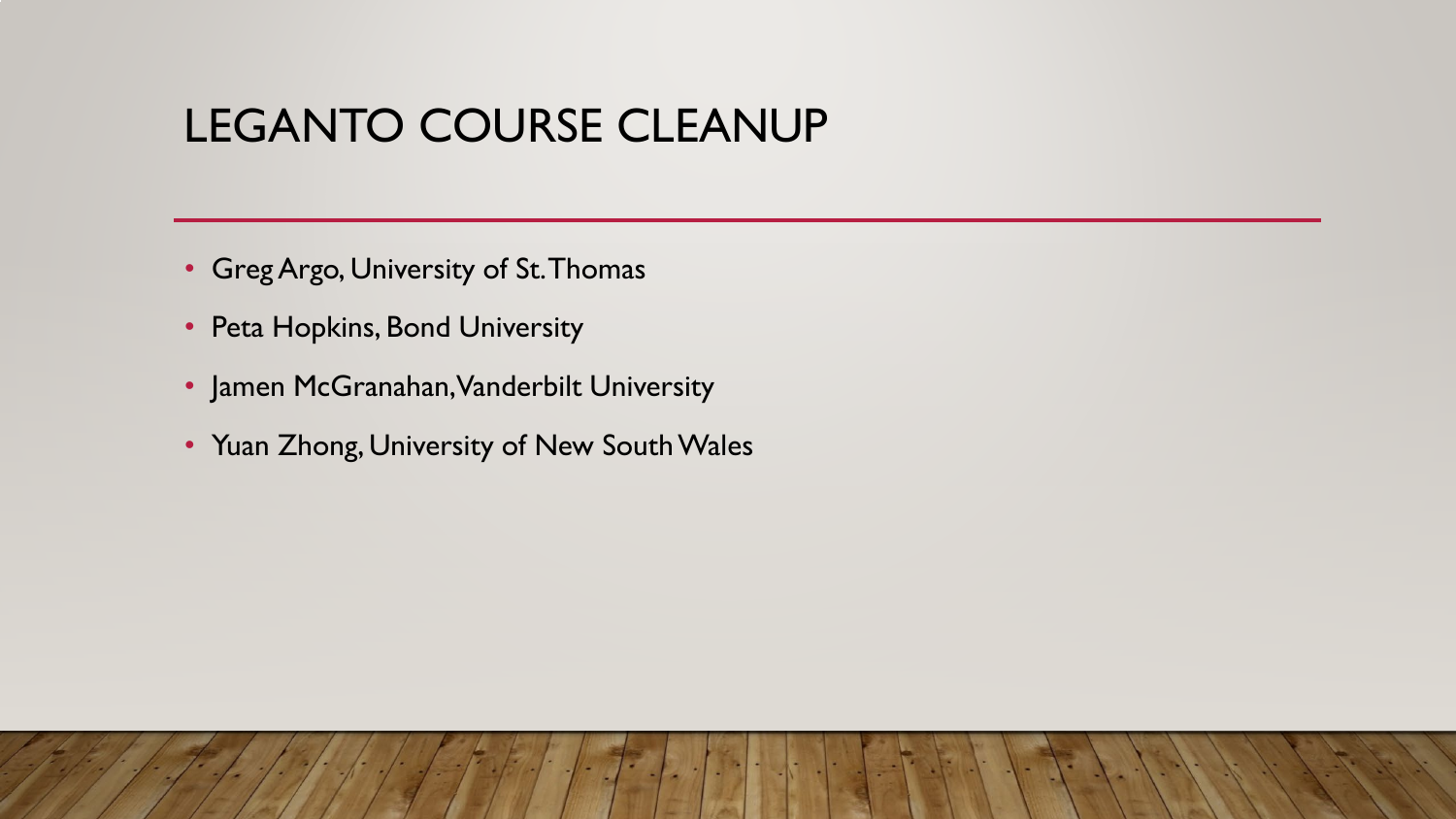#### **REMINDERS**

- The session is being recorded and will be posted online
- We will take questions at the end, but feel free to add questions to the Zoom Chat as we go
- Unless you are speaking, please mute your microphone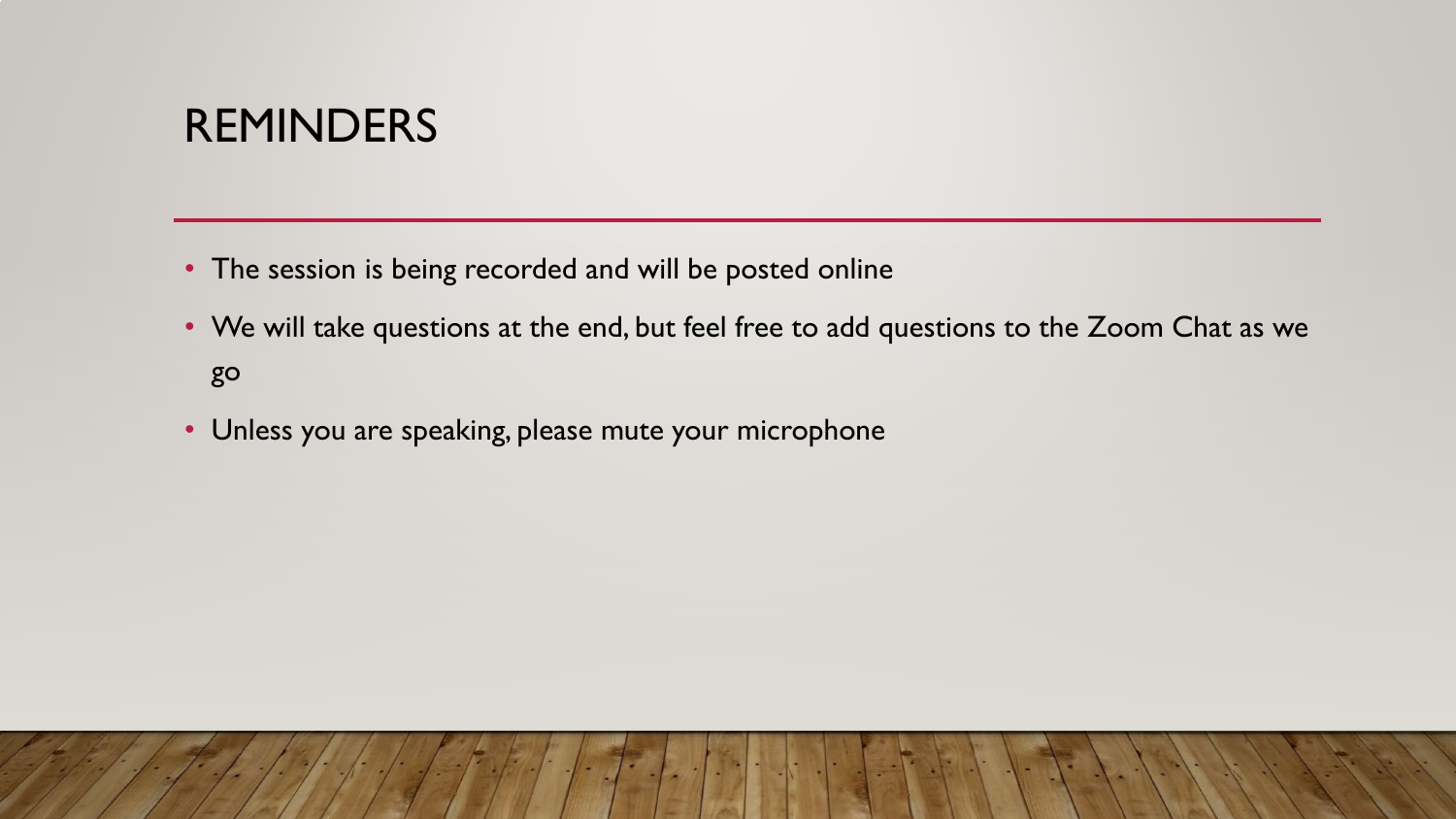# BASICS OF DELETING WITH COURSE LOADER

GREG ARGO

ASSOCIATE DIRECTOR FOR ACCESS & DIGITAL SERVICES

UNIVERSITY OF ST. THOMAS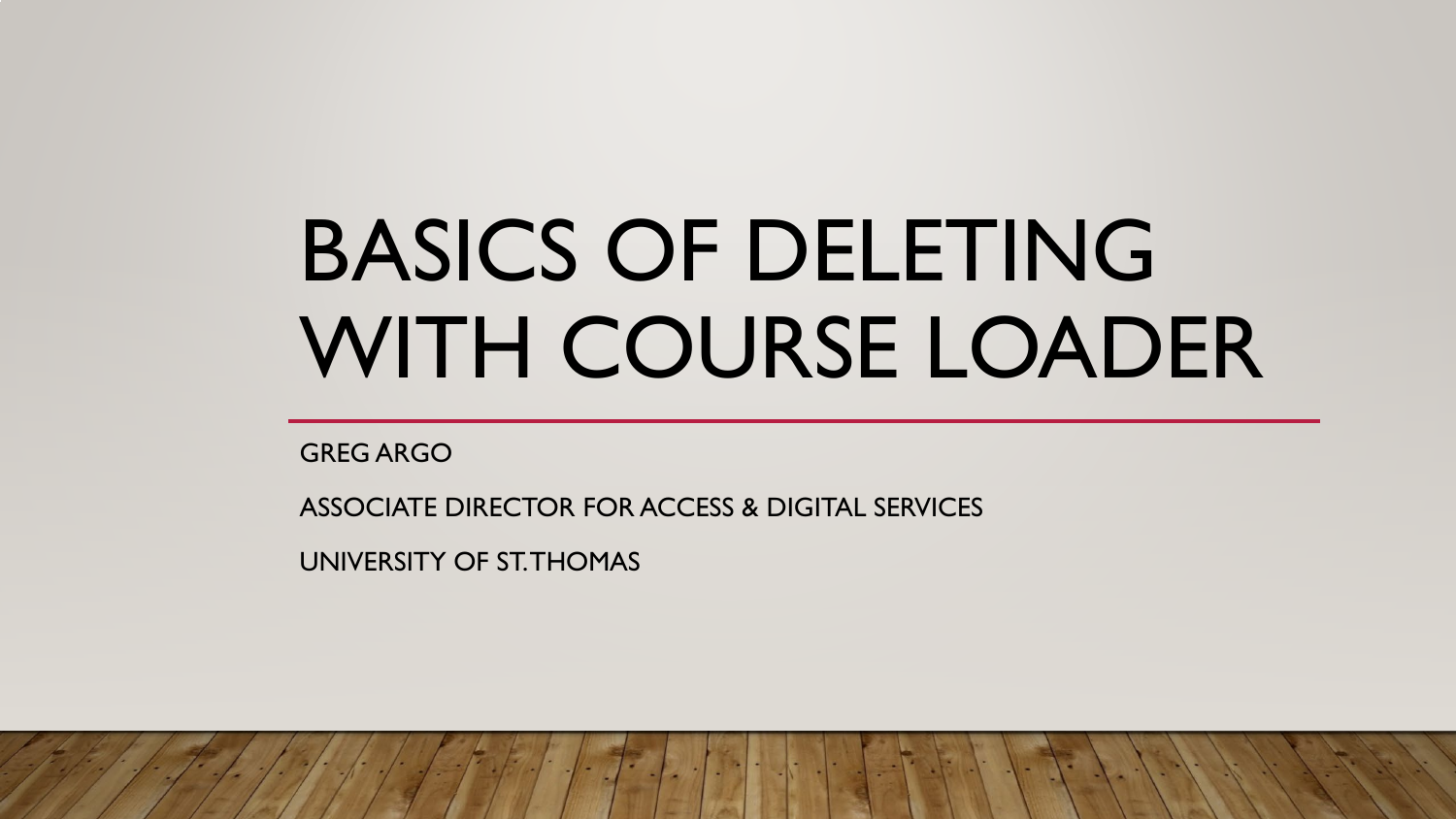#### REQUIREMENTS

- S/FTP Definition
- Course Loader Integration Profile
- File with courses to delete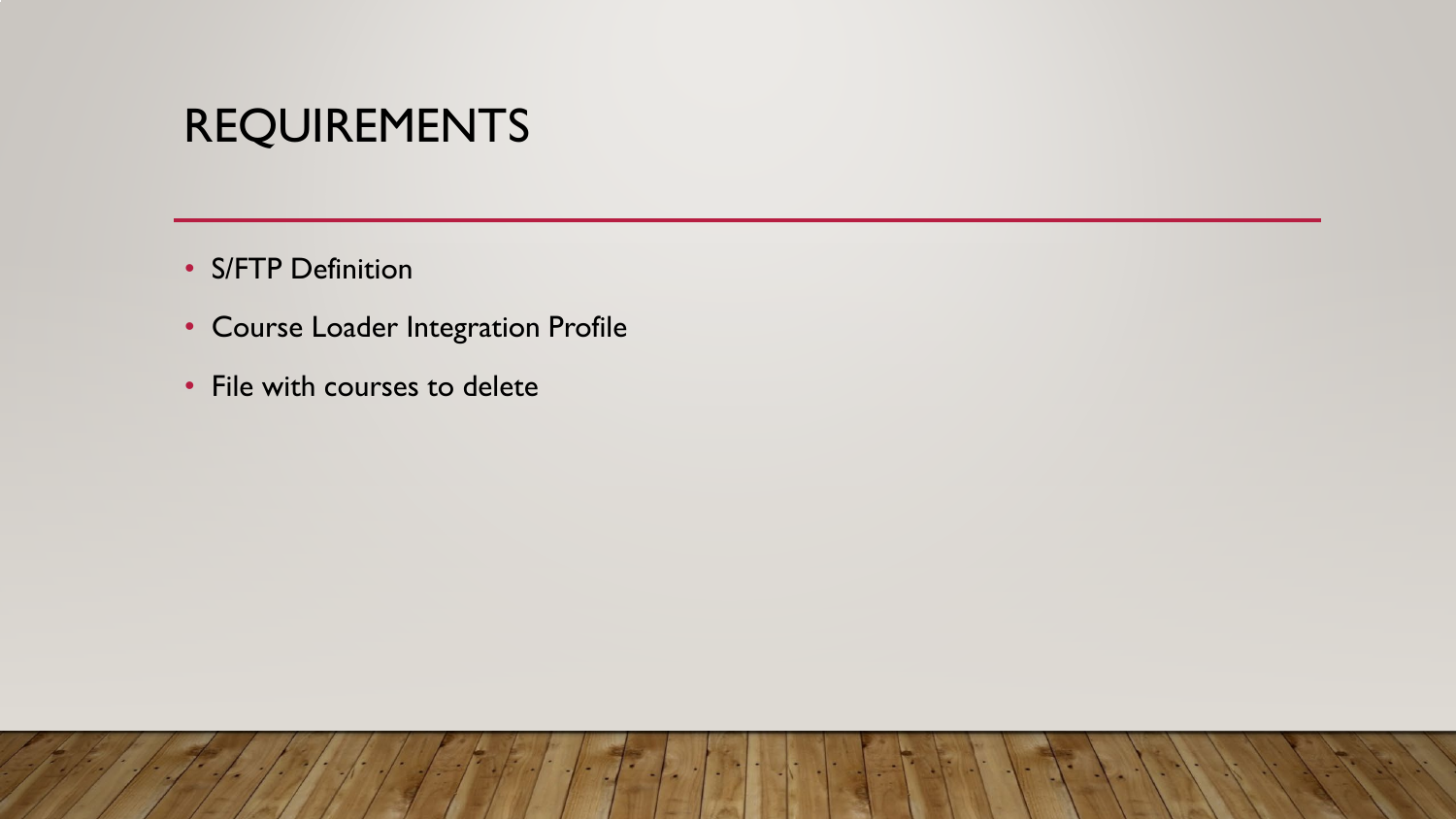# COURSE LOADER INTEGRATION PROFILE

- Before deleting you need to know:
	- Checkbox for "Delete associated reading lists when deleting a course?"
- If OPERATION column is set to **DELETE**, the associated course (identified by the values in the first and third columns (**Code** and **Section ID**)) is deleted from Alma.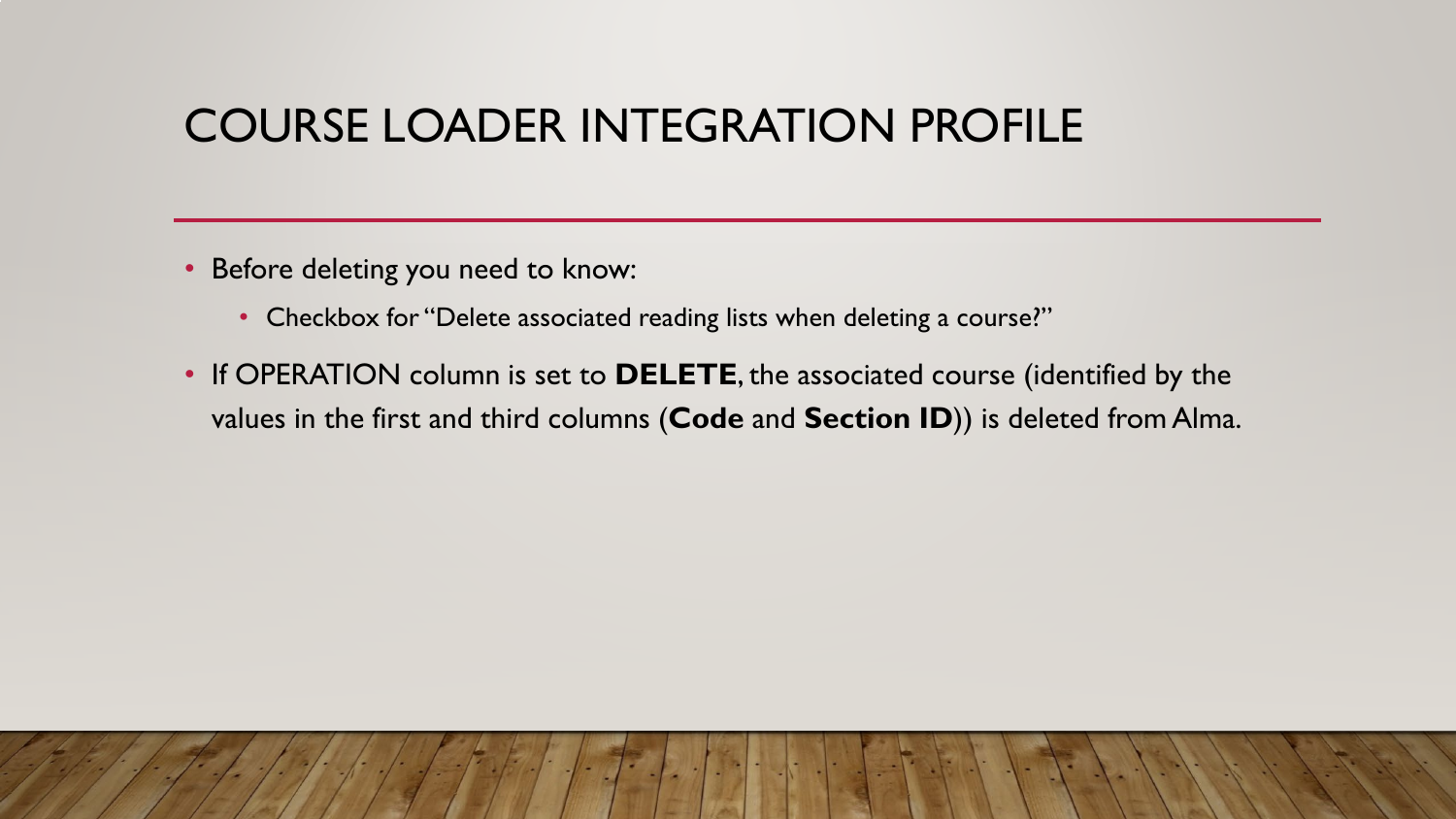# DELETE FILE

- Tab-delimited .txt file with mandatory columns in correct order:
	- COURSE\_CODE,COURSE\_TITLE,SECTION\_ID,ACAD\_DEPT,PROC\_DEPT,TERM1,TERM2,TERM 3,TERM4,START\_DATE,END\_DATE,NUM\_OF\_PARTICIPANTS,WEEKLY\_HOURS,YEAR,SEARCH \_ID1,SEARCH\_ID2,MULTI\_SEARCH\_ID,INSTR1,INSTR2,INSTR3,INSTR4,INSTR5,INSTR6,INSTR 7, INSTR8, INTSR9, INSTR10, MULTI\_INST, OPERATION, OLD\_COURSE\_CODE, OLD\_COURSE\_S ECTION,SUBMIT\_LISTS\_BY,CAMPUS\_AND\_PARTICIPANTS,READING\_LIST\_NAME
- Model after your successful Course Loader Add file, or see example file in Online Help page **Configuring Course Loading**
- According to documentation, only mandatory fields are Course Code, Course Title, Processing Department, and Operation, but I haven't had luck deleting with just those fields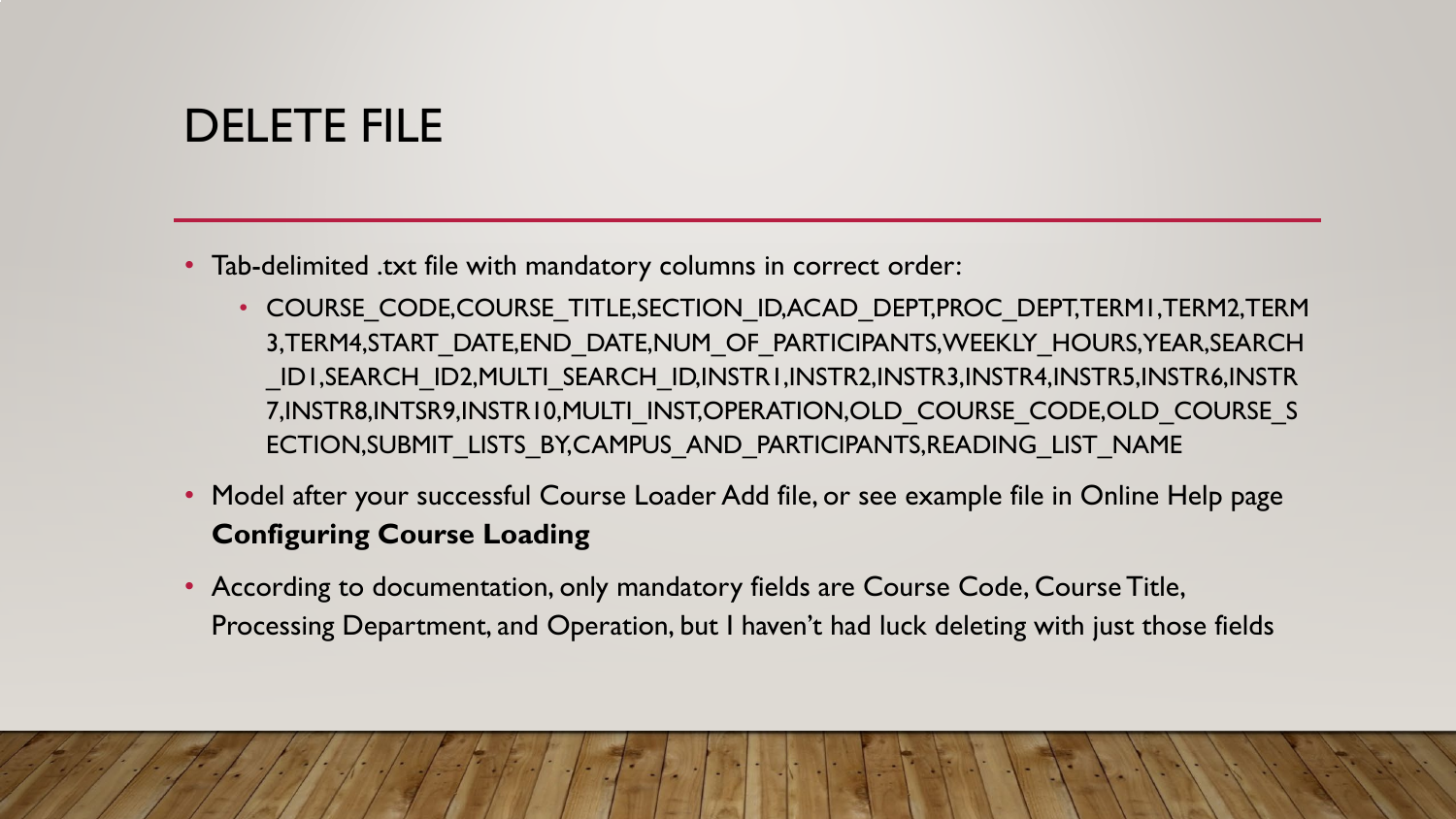# DELETE FILE

- Where to get your file
	- Export a file from Analytics
	- Use homemade file
- Be careful not to delete:
	- Test/Sandbox Courses
- Be meticulous!
	- Course Loader will produce errors unless data is exactly how it wants it
	- Took me a lot of trial and error to hit on a good method and the correct codes and values
	- Once method is established, develop a Analytics Report